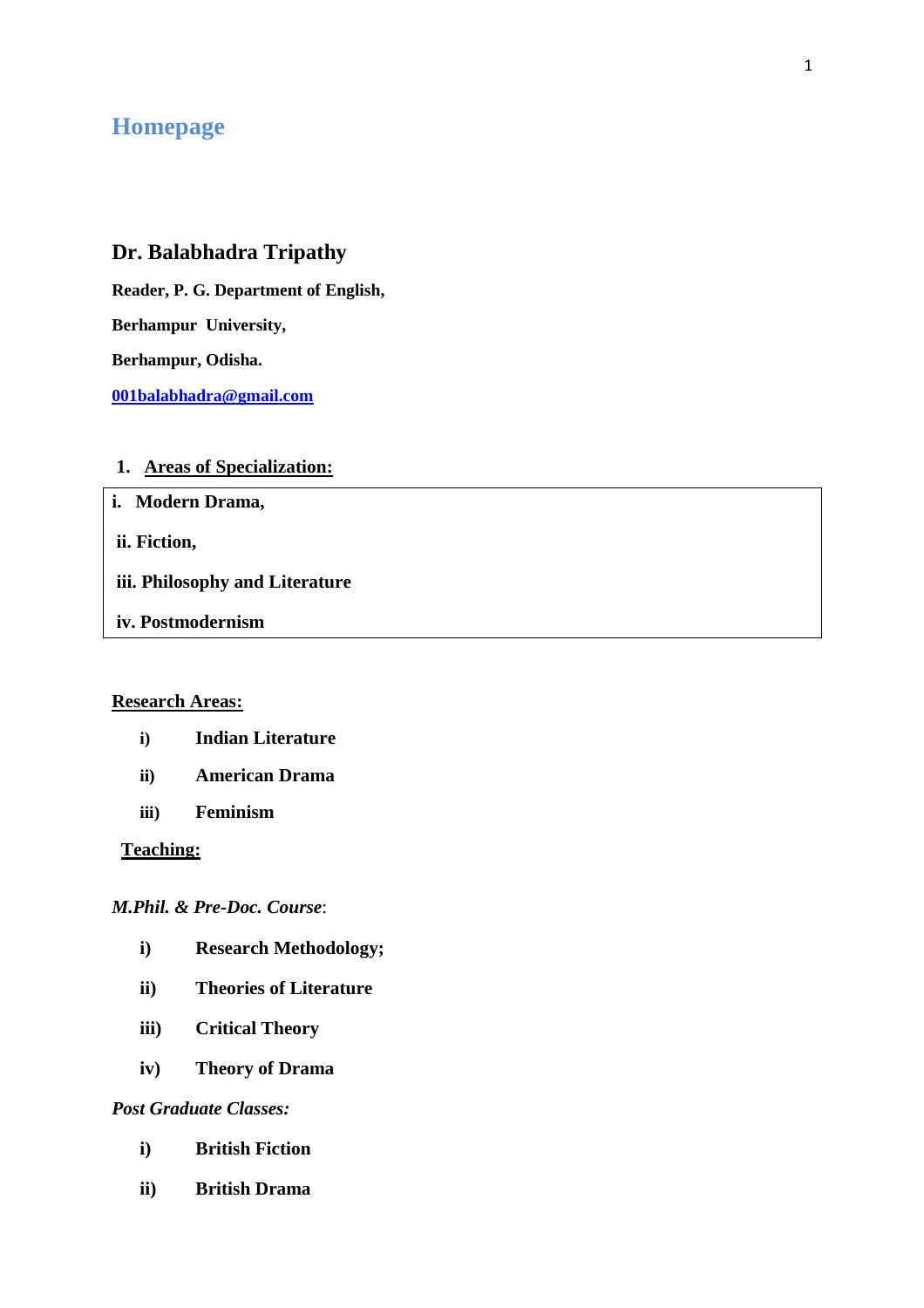- **iii) American Drama**
- **iv) American Fiction**
- **v) Indian Literature**

#### **3. Educational Qualification:**

# **M.A.; M. Phil. and Ph.D.**

#### **4. Professional and academic experience:**

- 1. 32 years of teaching
- 2. Teaching at the P.G. Level since 2011.

## **5. Administrative:**

- Head of the Department, English, Berhampur University : June 2013-May 2015, June 2018- May 2020
- Coordinator, Distance Education for M.A. (English) Programme, Berhampur University : 2013-2015
- Coordinator, Add- On- Course in Communicative English, Berhampur University: 2015-16
- Superintendent of P.G. Hostel : : June 2018- May 2020
- Director, Centre for Canadian Studies, Berhampur University : 2019 continuing
- Public Relations Officer, Media Information Officer and Spokesperson of the Univ. : 2020

#### **6. Other Responsibilities at Berhampur University**:

- i. Member, Doctoral Research Degree Committee, Berhampur University.
- ii. Member, Board of Studies in English, Berhampur University : 2011 onwards
- iii. Member, IQAC, Berhampur University: 2020

#### **7. Contribution to Academic Education:**

Co-ordinator Add-on course on Communicative English : 2015-16

## **8. M.Phil/Ph.D Dissertations Guided:**

 **M.Phil:** Completed - 20 ; Pursuing - 01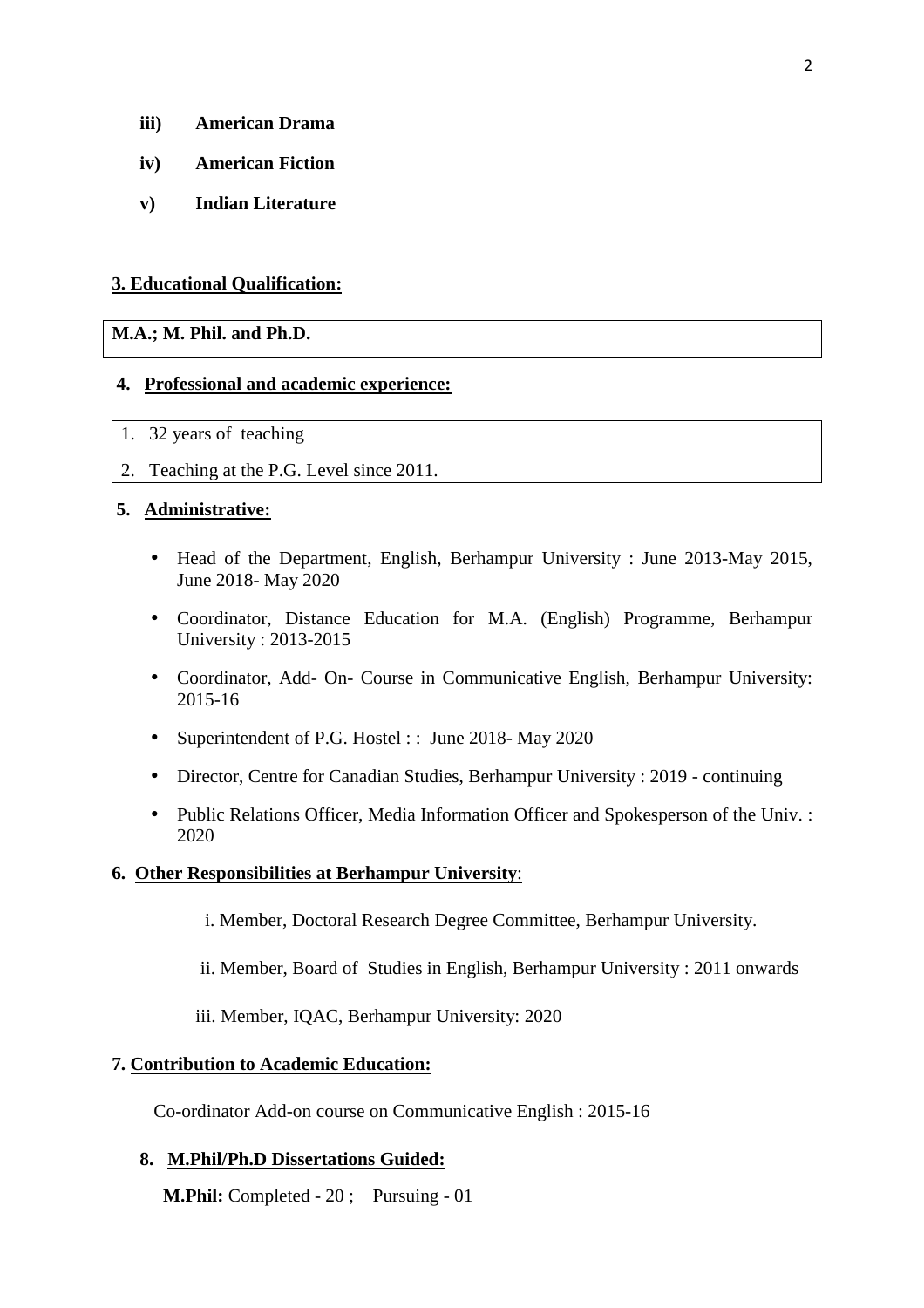**Ph.D :** Awarded- 01; Submitted- 01; Pursuing- 03

## **9. Research Projects Completed:**

 Minor Research Project. UGC. 1993. "The Indian Narrative Tradition and the Novel"

## **10. Publications: 21**

# **11. Seminars/ Conferences attended and Presentations: 29**

#### **12. Books Published**

#### **13. Resource Person:**

- **a.)** Appointed Resource Person by **DPIASE,** Berhampur**.**
- **b.)** Appointed Resource Person by the Distance Educational Cell at Berhampur University.
- **c.)** Appointed Resource Person by HRDC, Utkal University
- **d)** Appointed Resource Person by HRDC, Berhamur University
- e) Appointed Resource Person by different affiliated college, Berhamur University

### **14. Member**

- a) Research Development Committee, English, Berhampur University
- b) Board of Studies, English, Berhampur University
- c) Board of Conducting Examiners, English, Berhampur University
- d) Life Member, Indian Association of American Studies
- e) Life Member, Forum on Contemporary Thought, Baroda
- f) Life Member, OUCIP, Hyderabad

Balabhadra Tripathy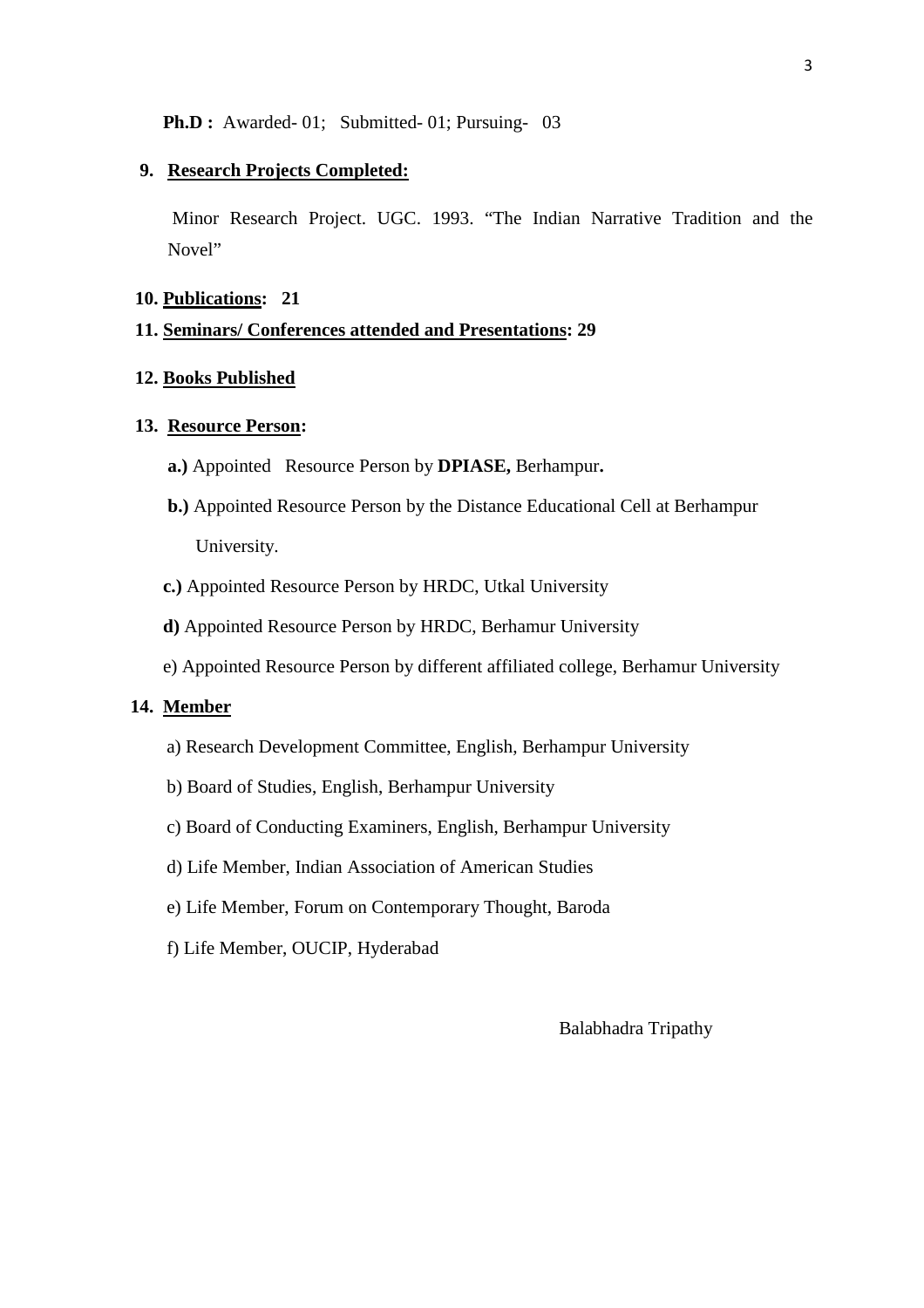# Research

### **Seminars/ Conferences attended and Presentations:**

- 1. **"**Indian narrative tradition and Raja Rao's *Kanthapura".* Presentation made in the National Seminar At Khallikote College, 9-10 February,2007
- 2. **"**The Indian Narrative Tradition and R.K.Narayan's *The Man-Eater of Malgudi"* Presentation made in the National Seminar at Science College,Aska.
- 3. One day Seminar on Afro-American literature on 9<sup>th</sup> March, 2007, Department of English, Berhampur University National Seminar on "Wife,Mother and Terrible Mother in Yeat's poetry" Department of English,Berhampur University. March 26,2010.
- 4. National Seminar on "Diplomacy Defence and Development: Canadian and Indian prospectives" on Feb 18-19,2012
- 5. UGC National seminar in English on  $22<sup>nd</sup>$  and  $23<sup>rd</sup>$  February, 2012
- 6. UGC National Seminar on Post –Modernism, 30-31, January 2013 and made a presentation on "Jorge Luis Borge's Labyrinths: a postmodernist reading" "Multiculturalism : India and Canada" – Centre for Canadian Studies, Berhampur University. 17/07/13
- 7. "Indo-Canadian Relations" Centre for Canadian Studies, Berhampur University. 24/07/13
- 8. "Indigenous People and Rights : India and Canada" Centre for Canadian Studies, Berhampur University. January 10-11, 2014
- 9. "Internal Security and Challenges: India and Canada" Centre for Canadian Studies, Berhampur University. March 11-12, 2014
- 10. "Child Labour : Issues and Solutions" Organised by Chikiti Mahavidyalaya and P.G. Dept. of I.R.&P.M. Berhampur University, Sponsored by UGC . September 28-29, 2013
- 11. Seminar on American Puritanism in Literature. Chaired a session and presented a paper on "Puritanism and Hawthorne", Department of English, Berhampur University. 20<sup>th</sup> July, 2015
- 12. National Seminar on Understanding society and Culture through Literature and presented a paper entitled "The Indian Narrative Tradition", Department of History, Berhampur University. 8-9 November, 2015
- 13. UGC National Seminar at Science College, Hinjlicut and presented a paper on "Women Empowerment and the Rise of Feminism". 12<sup>th</sup> January, 2016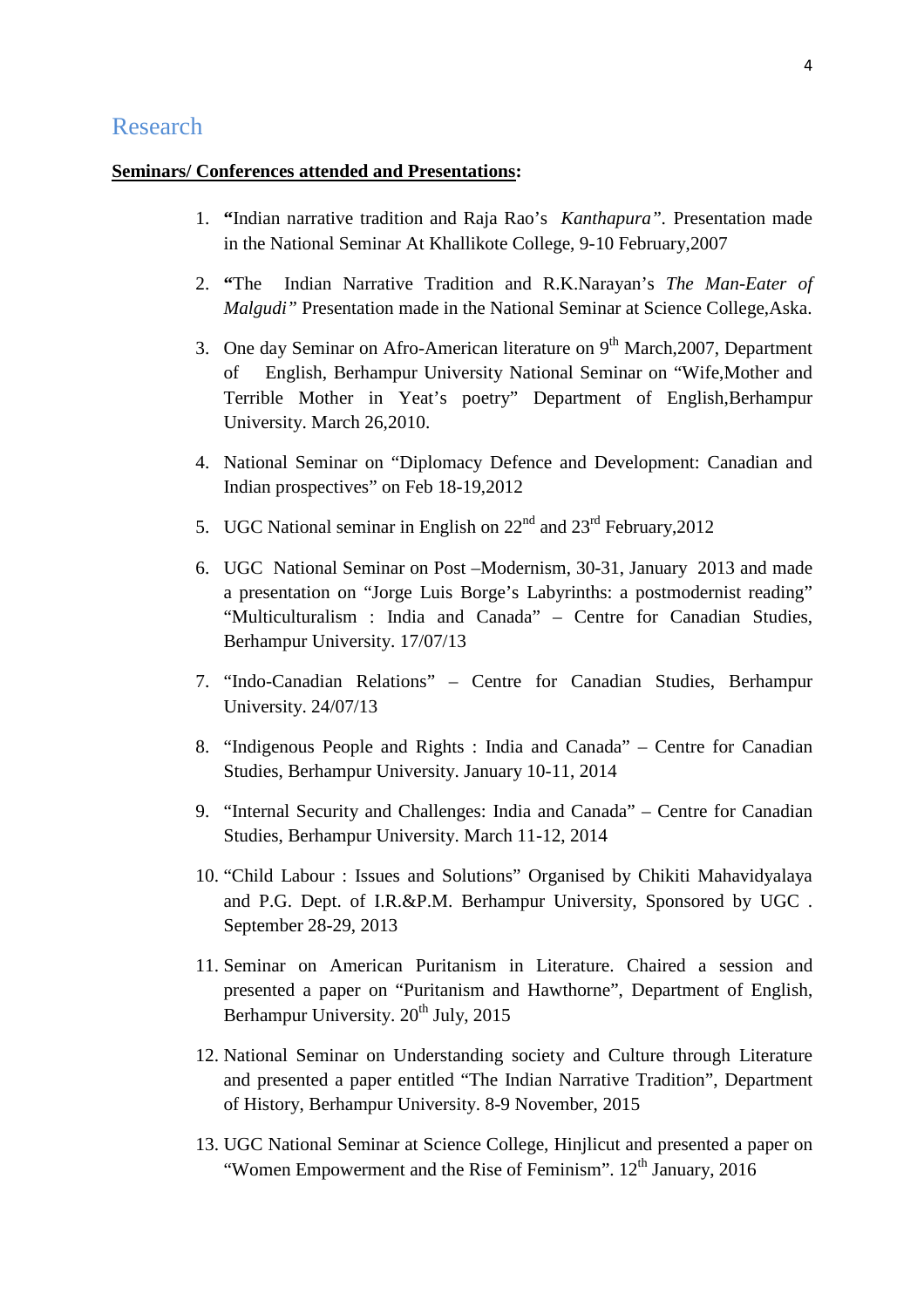- 14. UGC National Seminar on 'Women Empowerment in India: Issues and Challenges" at Chikiti Mahavidyalaya. 17-18 September, 2016
- 15. UGC sponsored International Conference on Cross Cultural Dimensions of Management : Issues and Challenges in the Era of Globalisation. Presented a paper on " Srimad Bhagavad Gita and Management". Berhampur University,  $24^{\text{th}}$  -25<sup>th</sup> November, 2016
- 16. UGC International Conference on "Re-Thinking Environment: Literature, Ethics and Praxis". Presented a paper titled "T. S. Eliot's Poems: An Ecocritical Interpretation". P. G. Department of English, Berhampur University. 28-30 December, 2016
- 17. International Conference on "De-centring English Studies: Studying Literature in the Global South". P.G. Department of English, Utkal University. 19-21 January, 2017
- 18. National Seminar on "Indigenous and Endangered Languages- Concerns for Documentation and Revitalization". Department of Linguistics, Berhampur University. March, 18-19, 2017
- 19. UGC national Seminar on "Violation of Human Rights in Contemporary India : Challenges and Prospects". Presented a paper on "Women's Right and the Rise of Feminism." P. G. Department of History, Berhampur University. 18- 19 September, 2017
- 20. UGC National Seminar on "Linguistic Human Rights". Department of Linguistics. Berhampur University.  $20<sup>th</sup>$  September, 2017
- 21. UGC National Seminar on "Interrogating Woman, Environment, Literature: Ecocritical Perspectives". Presented a paper titled "Nature is a Feminist Issue: Understanding Ecofeminism". SKCG College, Parlakhemundi. 10-11, November, 2017
- 22. XX International Conference on "The Humanities across Cultures". Forum on Contemporary Theory in collaboration with The Princeton African Humanities Colloquium, Princeton University and The International Lincoln Centre, Louisiana State University- Shreveport. Presented a paper titled "Kant's Ethical Philosophy and its Powerful Implications". 17-20 December, 2017
- 23. International Conference on "Politics and Letters: The Function of Criticism at the Present Time". Presented a paper on "Chinua Achebe and the Politics of Language". P. G. Department of English, Utkal University. 23-25, January, 2018
- 24. National Seminar on "Subaltern Voices in Indian Writings in English". Presented a paper titled "The Subaltern and the Problem of Representation". Gopalpur College. 7-8 April, 2018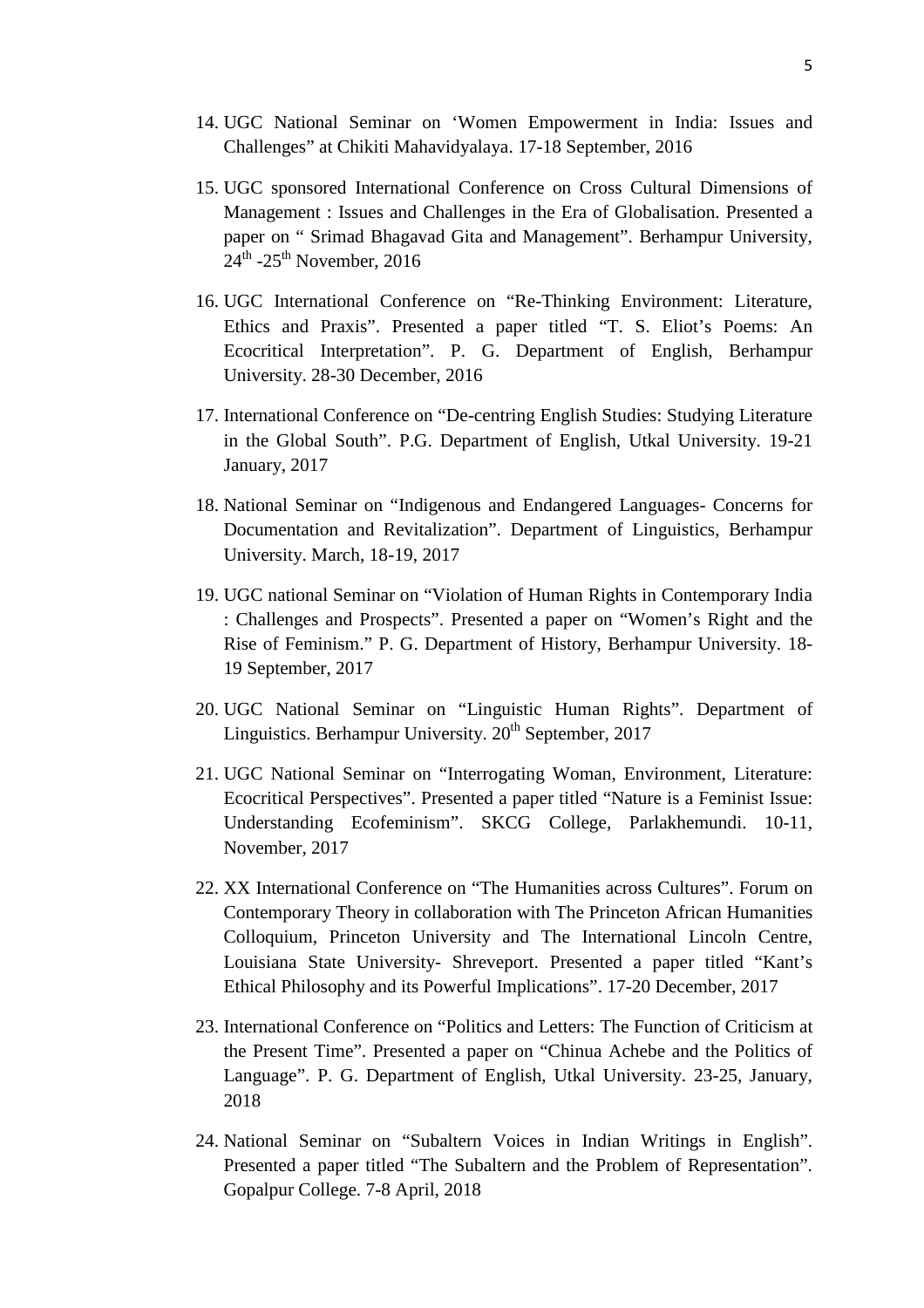- 25. International Conference on "Revisiting Cosmopolitanism". Forum on Contemporary Theory, Baroda and The International Lincoln Centre, Louisiana State University- Shreveport. Presented a paper titled "Educating Emile: Rousseau and Cosmopolitanism". 18-21, December 2018
- 26. UGC National Seminar at SKCG College, Paralakhemundi. Presented a paper on "Cultural Theories and Popular Culture".16-17 January, 2019
- 27. International Conference on "Performing the Nation : Memory and Desire in Contemporary Literature". Presented a Paper on "Wendy Pealrman's *We Crossed a Bridge and it Trembled.* P.G. Department of English, Berhampur University. 8-9 February, 2019
- 28. International Conference on "Environment and Culture in the Anthropocene" Presented a paper on " Environmental Apocalypse: A Study of Anthropogenic Disaster in Pankaj Sekhsaria's The Last Wave". P. G. Department of English, Berhampur University. 1-2 December, 2019.
- 29. International Conference on "Global South Cultural Production and Dialogue". Forum on Contemporary Theory, Baroda and The International Lincoln Centre, Louisiana State University- Shreveport,USA. Presented a paper titled "Translating Culture: Chinua Achebe and the Politics of Language". 19-21, December 2019

## **Orientation And Refresher Courses And FDP**

- 1. Orientation Course Conducted by **CHSE, ORISSA** From 5.11.02 to 10.11.02.
- 2. **UGC** sponsored refresher 12.11.01 to 9.12.01 at Berhampur University.
- 3. **UGC** sponsored Refresher course 11.11.98 to 8.12.98 at Berhampur University.
- 4. **UGC** sponsored Rrefersher course from Oct. 31<sup>st</sup> to Nov. 21<sup>st</sup>, 2011 at the University of Lucknow.
- 5. One Week Faculty Development Programme on "Mixed Methods of Research". Organised by Srusti Academy of Management,Bhubaneswar in association with Association of Indian Management Schools. 17-22 June, 2019.

### **Publications: 21**

**A) "**The society in Transition: A comparative study of *A Streetcar Named Desire* and *The Cherry Orchard.*"*Contemporary Discourse.*Volume-3.Issue-1,january-2012.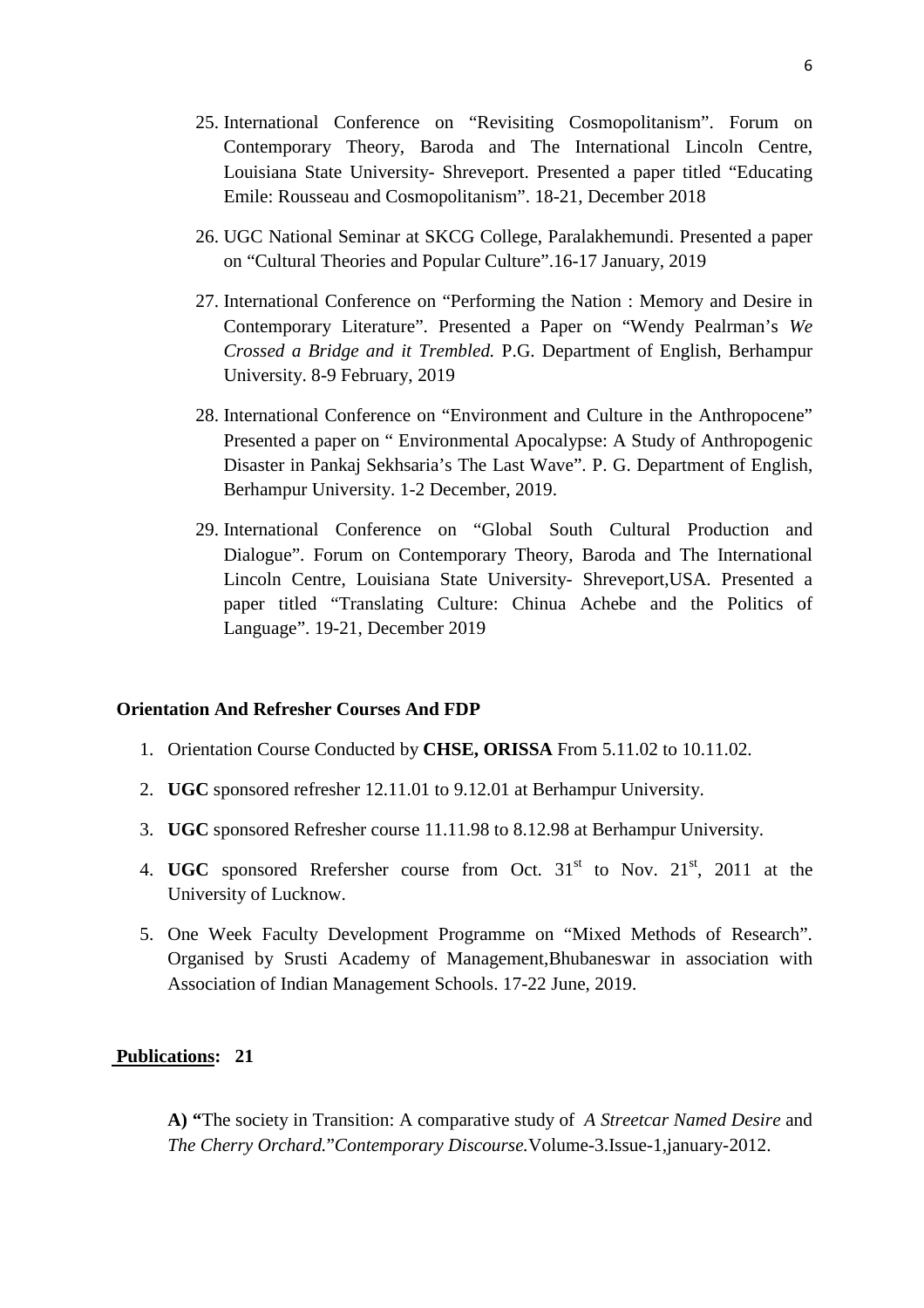**B) "**The Mythic Structure of *The Man-Eater of Malgudi*". *Rock Pebbles*.Vol xv. No.II, July-Dec 2011.

**C) "**The Indian Narrative Tradition and Raja Rao's *Kanthapura." Contemporary Vibes.*Volume 7.Issue 25, October-December-2011.

**D)** "Sam Shepard and the Myth of American West". *Research Journal of Berhampur University* Volume-1,2011.

**E)** "Man-Woman Relationship in Sam Shepard's Plays". *The Journal of Social Science and Humanities,* Berhampur University.Volume-XVII-XVIII,arch 2009- March 2010.

**F)** "A feminist approach to Anita Desai's novels"

*Abstract* published in the *Souvenir* for the UGC

sponsored National Seminar at

Khaliikote college,1-2 march,2008

**G) "**Indians in Exile: A Study of Jhumpa Lahiri's *Interpreter of Maladies."*

 *Abstract* published in the *Souvenir* for the **UGC** 

Sponsored National Seminar at

Khallikote college,25-26 February,2009.

**H)** "The Indian Narrative Tradition and the Novel"

Abstract published in the *Souvenir* for the UGC sponsored National Seminar at Aska Science college, July 09-10, 2008.

**I)** The Crisis of Transition in Anton chekhov's *The Cherry Orchard . contemporary Discourse,* Vol-4,No-2, July-2013.

**J)** "Raja Rao and The Miracle of Indian English". *Journal of The Odisha Association for English Studies.* Vol-4. Issue – I . 2014 .

**K)** "The Musical Patterns in Sam Shepard's Plays". *Drishti: The Sight.* Vol – II. Issue – II. November 2013- April 2014.

**L)** " Humanism and Feminism : A Study of Margaret Laurence's Writings". *Shrinkhala :* Vol. – 2 Issue – 8. April 2014

**M)** "The Crisis of Transition in Tennessee Williams' *A Streetcar Named Desire". Remarking.* Vol. I. Issue 5. October 2014